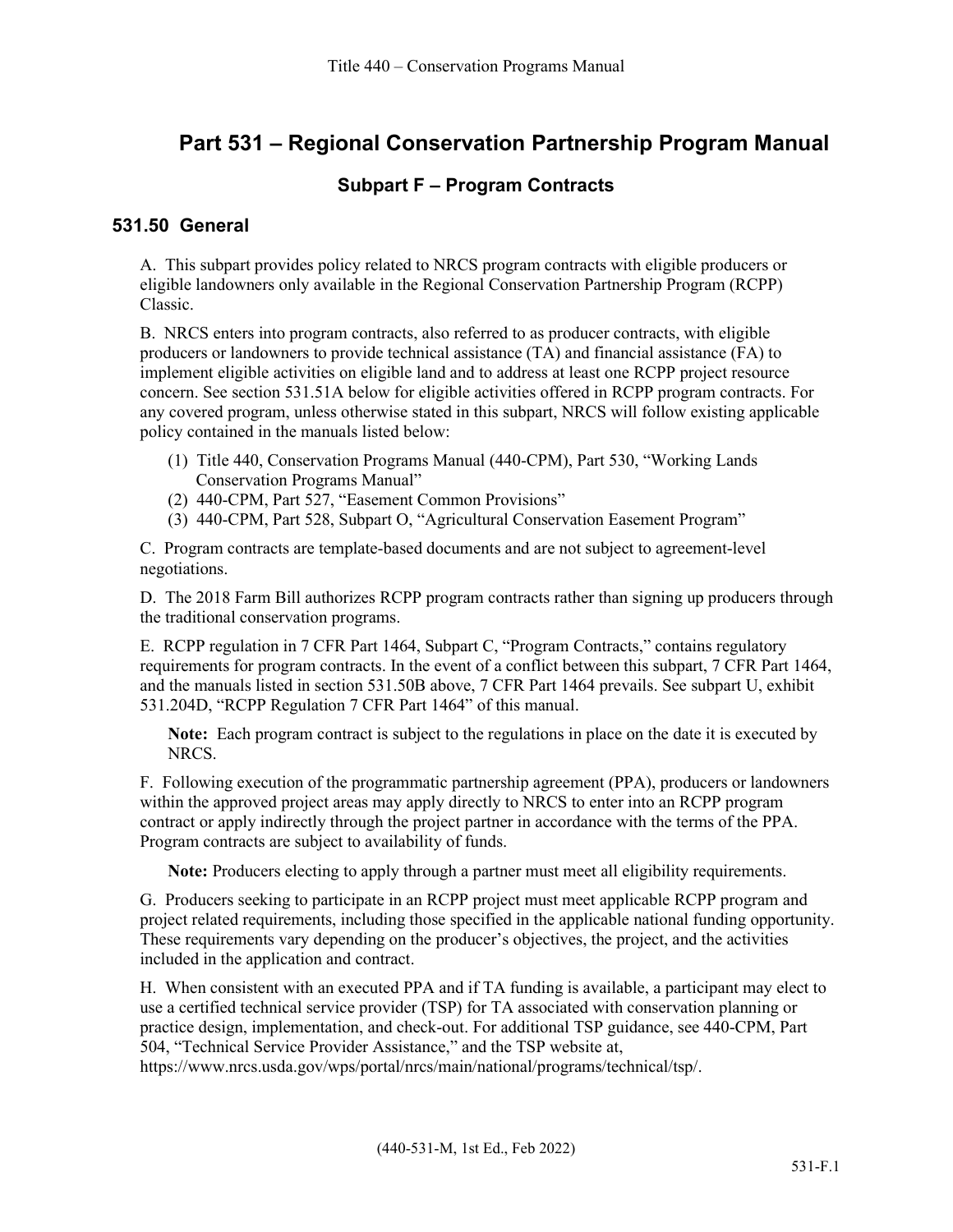**Note:** If NRCS cannot deliver FA to producers solely through program contracts between NRCS and eligible producers or landowners, NRCS may use supplemental agreements (SAs) with an eligible partner to further project objectives consistent with RCPP requirements and the associated PPA. See subpart E, "Supplemental Agreements," of this manual for additional guidance.

**Note:** Program contract terms may require the producer to allow third parties, such as a partner or TSP, access to their operation to support RCPP project outcome assessment or program contract TA delivery.

# **531.51 Types of RCPP Activities in Program Contracts**

A. Available types of program contracts with producers or landowners covered in this subpart include:

- (1) Land management activity that includes land improvement, management, or restoration activities, including land treatment activities as authorized by Public Law 83-566,
- (2) Land rental activity, and
- (3) Conservation easements held by the United States (U.S.-held easements).

**Note:** See subpart C, "Proposal and Programmatic Partnership Agreements," of this manual for additional guidance related to all activity types available under RCPP.

- B. Land Management and Rental Activities
	- (1) Land management and rental (LMR) activities are based on an Environmental Quality Incentives Program or Conservation Stewardship Program contracting model to address RCPP project resource concerns on eligible lands. See 440-CPM-530, Subpart S, "RCPP Land Management and Rental" (440-CPM-530-S), for application processing and contract development guidance.
	- (2) The conservation work included under this category also includes restoration and land management activity authorized under Wetland Reserve Easement component of the Agricultural Conservation Easement Program (ACEP-WRE), Healthy Forests Reserve Program (HFRP), and Public Law 83-566 (land treatment).
	- (3) Land management and rental contracts utilize proven aspects of NRCS planning, implementation, and contracting methodology, and are expected to be based on existing NRCS standards, specifications, and payment schedules to the extent practicable.
- C. U.S.-Held Conservation Easement Activity
	- (1) Under RCPP, conservation easements may be acquired and held by the United States by, and through, USDA NRCS (RCPP U.S.-held easements). RCPP U.S.-held easement activities are based on the applicable aspects of the ACEP-WRE and the HFRP to address RCPP project resource concerns on eligible lands. RCPP U.S.-held easements are purchased by NRCS directly from eligible landowners of eligible lands.
	- (2) The RCPP Agreement to Purchase of a Conservation Easement (RCPP APCE) and the RCPP Warranty Easement Deed and associated exhibits are the program contract documents used to enroll RCPP U.S.-held easements.
	- (3) The general purpose and intent of a RCPP U.S.-held easement is to further the restoration, protection, management, maintenance, enhancement, and monitoring of the conservation values on eligible lands. To establish the specific purpose of each RCPP easement, the conservation values must be stated in the individual RCPP Warranty Easement Deed. The conservation values are the natural resources being protected and the resource concerns being addressed consistent with the conservation benefits identified at the RCPP project level and as agreed to in the individual RCPP PPA.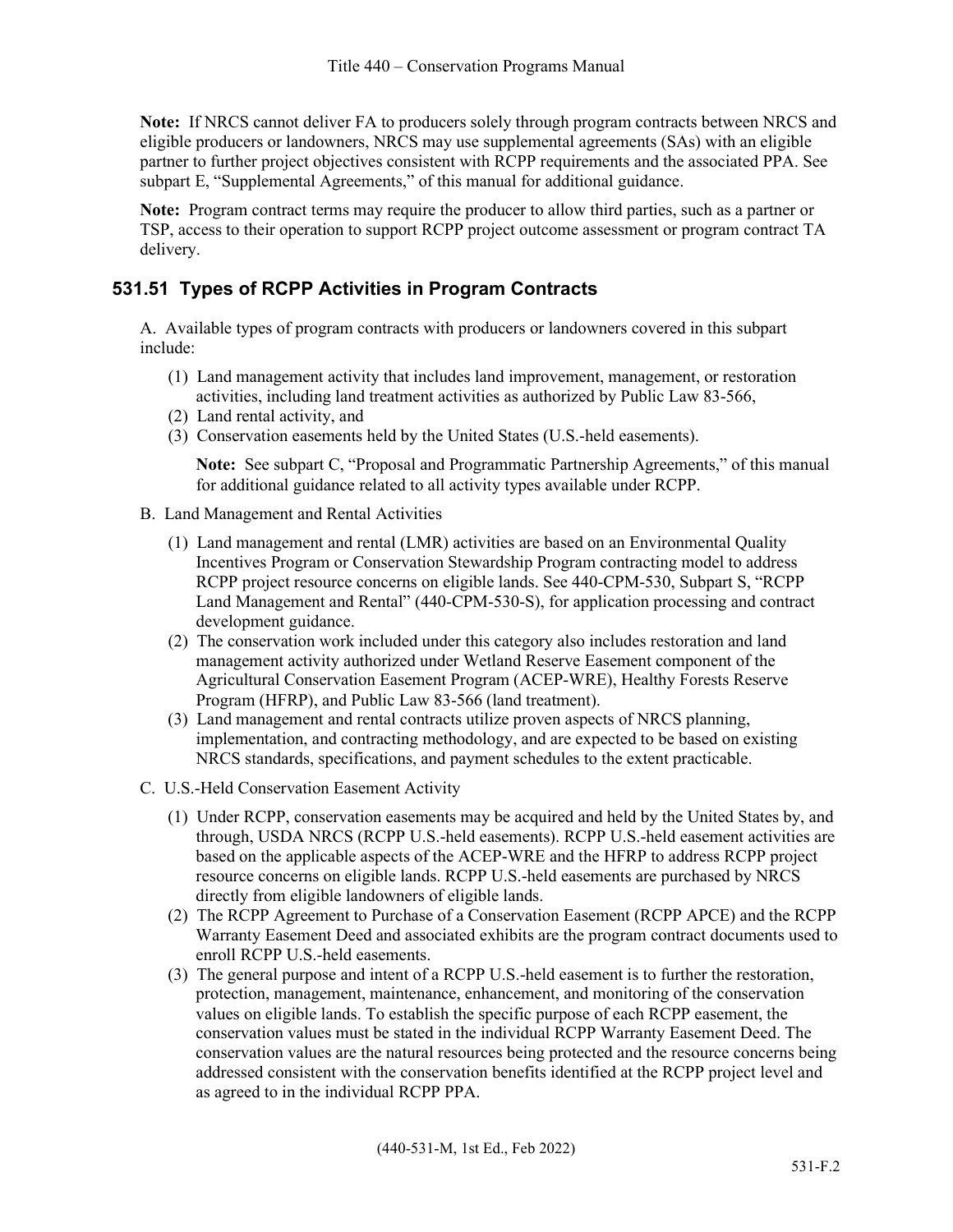- (4) All RCPP U.S.-held easements must use one of three standard RCPP Warranty Easement Deeds and required exhibits to the deeds.
	- (i) Each of the three RCPP Warranty Easement Deeds contain a standard set of terms that establishes the level of restrictiveness of the easement by identifying the general easement purposes; the rights being acquired by the United States; the rights being retained by the landowner; and the allowable uses, restrictions, and prohibitions. The three RCPP Warranty Easement Deed options, characterized by the level of restrictiveness, are as follows:
		- Highly Restrictive.—Form NRCS-CPA-1300, "RCPP Warranty Easement Deed for Protection of Conservation Values."
		- Moderately Restrictive.—Form NRCS-CPA-1301, "RCPP Warranty Easement Deed for Conservation Uses," and Form NRCS-CPA-1301, "Exhibit E."
		- Minimally Restrictive.—Form NRCS-CPA-1302, "RCPP Warranty Easement Deed for Working Lands," and Form NRCS-CPA-1302, "Exhibit E."

**Note:** An exhibit E is only used for the moderately and minimally restrictive RCPP U.S.-held easements. Provisions set forth in exhibit E are additional to the standard rights and restrictions identified in the body of the RCPP Warranty Easement Deed being used.

- (ii) The standard terms of an RCPP Warranty Easement Deed cannot be modified. RCPP project-specific provisions must be stated in the deed or the exhibits thereto as instructed in the form. For all RCPP U.S.-held easements, the RCPP project-specific conservation values must be stated in the 'Purposes and Intent' section of the individual RCPP Warranty Easement Deed.
- (iii) NRCS, in consultation with the RCPP partner, must determine which RCPP Warranty Easement Deed is appropriate to achieve the identified RCPP project purposes for a given project and to protect the conservation values to be stated in the individual easement deed.
- (iv) The conservation values statement that will be used in the deed and, as applicable, the terms to be included in an exhibit E, should be drafted as early as possible and must be reviewed and approved by the NRCS Easement Programs Division and USDA Office of the General Counsel (OGC) prior to procuring an appraisal of the proposed easement.
- (5) Application, ranking, easement acquisition processes, and contracting of RCPP U.S.-held easements generally emulates applicable aspects of ACEP-WRE and HFRP, while incorporating applicable RCPP specific programmatic and project specific requirements as set forth in regulations, policy, and guidance applicable to RCPP U.S.-held easements. The acquisition of RCPP U.S.-held easements is also subject to U.S. Department of Justice title standards and require OGC approval. Administration, enrollment, valuation, acquisition, and stewardship of RCPP U.S.-held easements must be conducted pursuant to the requirements set forth in applicable regulations, this manual, 440-CPM-527, 440-CPM-528, and other agency directives.
- (6) Once acquired, an RCPP U.S.-held easement runs with the land for the complete term of the easement (perpetuity or maximum duration as allowed under State law) and is binding to all successors and assigns. Subordination, modification, exchange, or termination of an RCPP U.S.-held easement must be consistent with the policies and procedures under 7 CFR Part 1468.